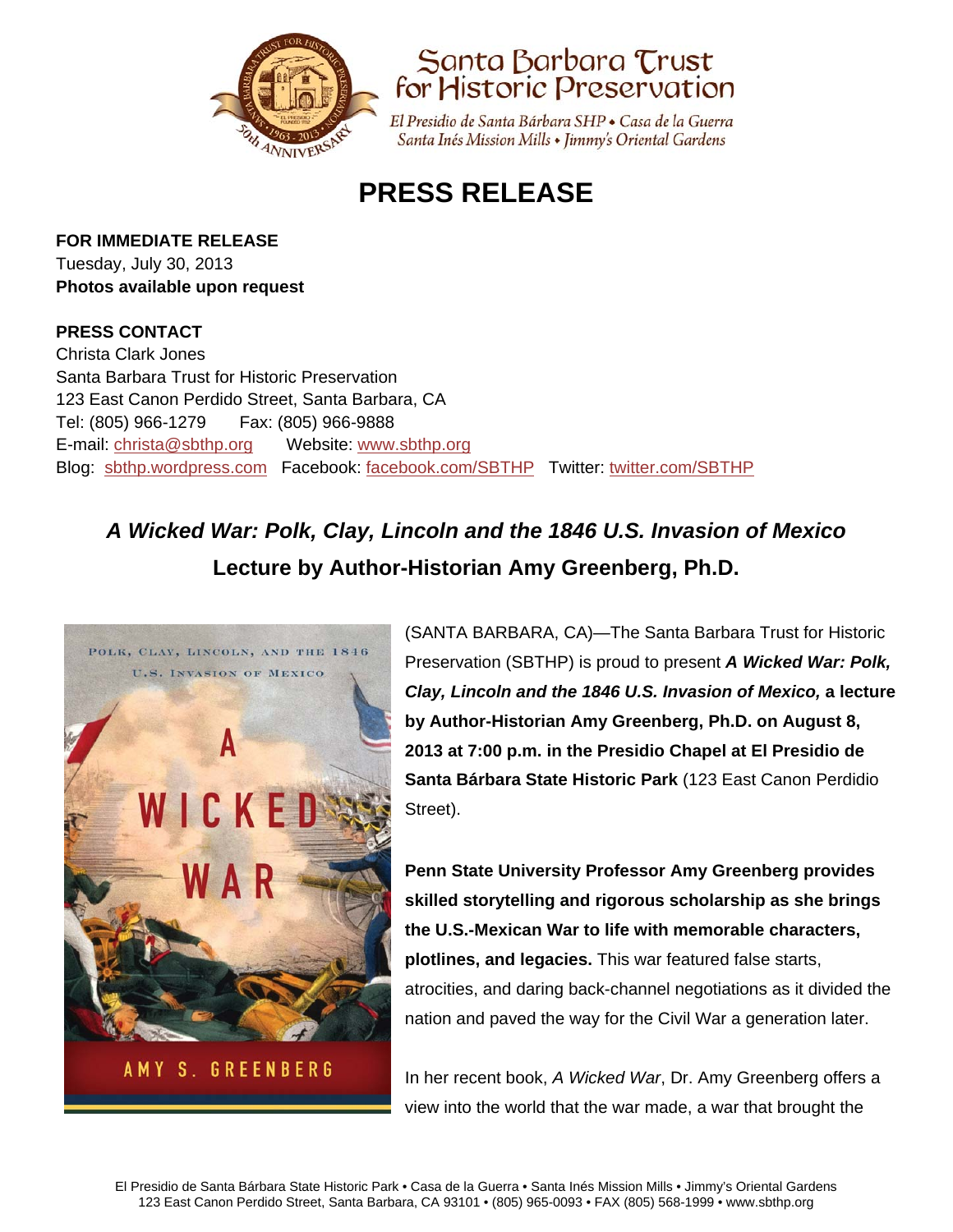United States more than one-third of its territory, a new border and a Mexican American population that would come to demand equal rights. It was a defining moment in America's past, and she reminds us of this with her gripping account.

The United States' conquest of Mexican California began in May 1846 with the annexation of Texas, and proceeded to Santa Barbara in August 1848 when the U.S. Army raised the American Flag at the Presidio and over Santa Barbara for the first time. Significantly, Dr. Greenberg's lecture on the topic of the war will be held in the Chapel of the Santa Barbara Presidio



**Amy S. Greenberg** is Edwin Erle Sparks Professor of History and Women's Studies at Penn State University. She is a leading scholar of Manifest Destiny and has held fellowships from the Huntington Library, the New-York Historical Society, the Guggenheim Foundation, and the American Philosophical Society. Her previous books include *Manifest Manhood and the Antebellum American Empire* and *Cause for Alarm: The Volunteer Fire Department in the Nineteenth-Century City*. She is a native of Santa Barbara and a graduate of Santa Barbara High School, 1986.

**Co-sponsored by the UCSB History Associates.**

## **CALENDAR LISTING**

*A Wicked War: Polk, Clay, Lincoln and the 1846 U.S. Invasion of Mexico* **Lecture by Author-Historian Amy Greenberg, Ph.D. DATE:** Thursday, August 8, 2013 at 7:00 PM **TIME:** 7:00 p.m. **LOCATION:** Presidio Chapel at El Presidio de Santa Bárbara State Historic Park 123 East Canon Perdido Street, Santa Barbara **COST:** Free for SBTHP Members, \$10 Non-Members, \$5 Students FOR MORE INFORMATION: Visit www.sbthp.org or call (805) 965-0093 **SHORT DESCRIPTION:** Author-Historian Amy Greenberg, Ph.D. provides skilled storytelling and rigorous scholarship as she brings the U.S.-Mexican War to life with memorable characters, plotlines, and legacies.

####